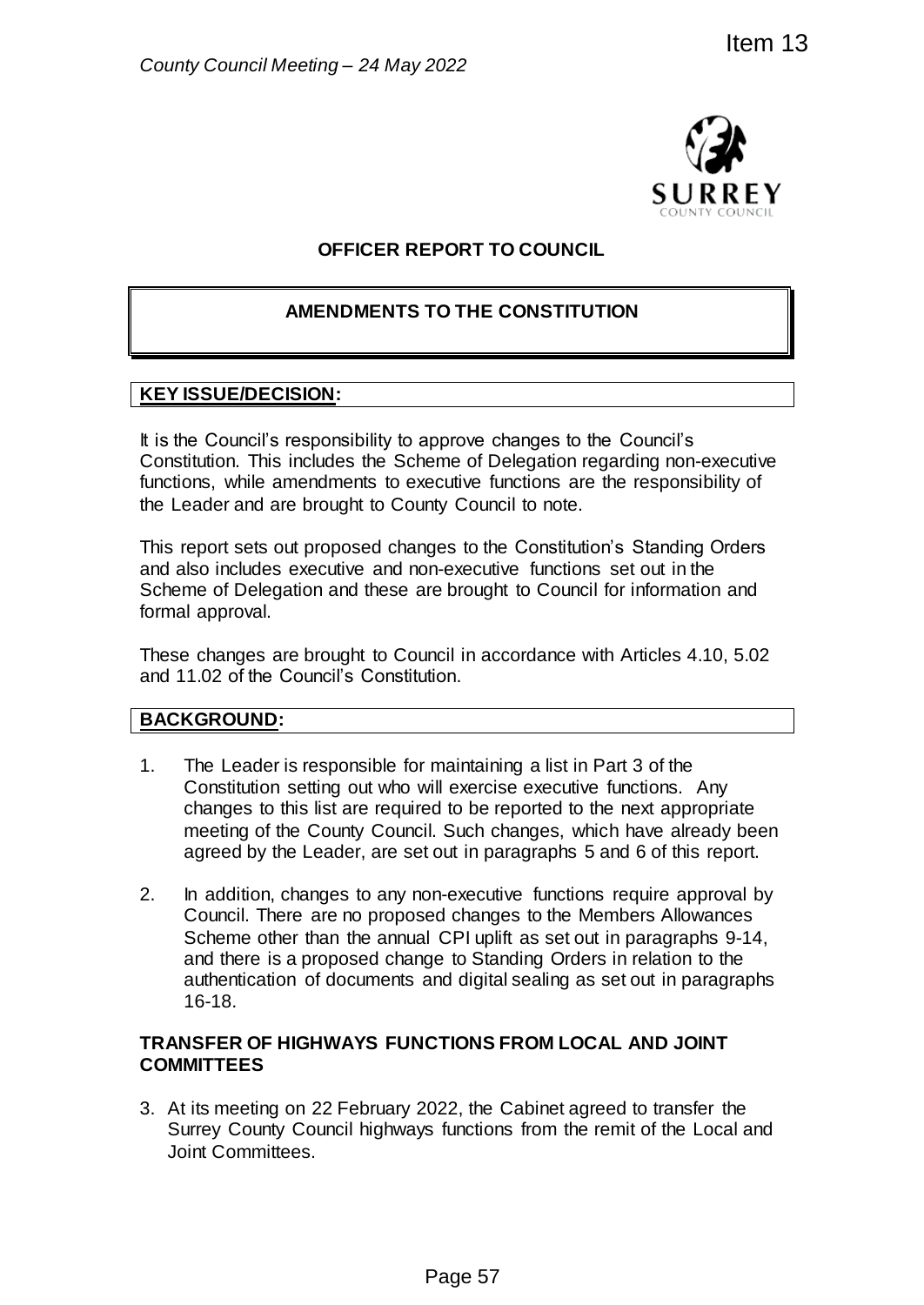4. Cabinet approved changes to the way that executive highway functions decisions are taken, transferring them from Local and Joint Committees (LC/JCs) to enable officers to take such decisions in more direct consultation with the relevant members. These changes took effect from April 2022 and sit alongside the development of new engagement methods and tools to enable members and officers to reach out more effectively to residents.

## **FUNCTIONS FOR REPORT TO COUNCIL**

### **Transfer of Executive Functions – Local and Joint Committees**

- 5. As a result of the Cabinet decision, the Officer Scheme of Delegation has been updated to ensure that the Scheme of Delegation is correct and that the necessary delegations are in place to allow officers to take decisions from 1 April 2022.
- 6. The Leader approved these changes on 30 March 2022 and an extract of the scheme of delegation showing the changes is set out in **Annex 1**. Council is asked to note the Leader's approved changes to the Officer Scheme of Delegation.

### **Terms of Reference for Local and Joint Committees in SCC Constitution and Functions within the Constitutions for Guildford, Runnymede, Spelthorne and Woking Joint Committees**

- 7. As a result of the approved changes to the remits of the Local and Joint Committees, the Local and Joint Committee Terms of Reference within the Surrey County Council Constitution have also been updated to reflect the transfer of the executive highways functions.
- 8. These consequential changes are set out in **Annex 2** and Council is asked to note these changes.
- 9. The Constitutions of the four Joint Committees (Guildford, Runnymede, Spelthorne and Woking) also required updating and the consequential changes to these can be found in Annexes 3-6 and Council is also asked to note these.

### **FUNCTIONS FOR COUNCIL TO APPROVE**

#### **Members Allowances Scheme**

- 10.At its meeting on 7 July 2020, the Council amended its Members' Allowances Scheme in accordance with recommendations presented in the report of the Independent Remuneration Panel.
- 11.The new scheme made provision for an annual adjustment of allowances on 1 April, with reference to the previous September's Consumer Price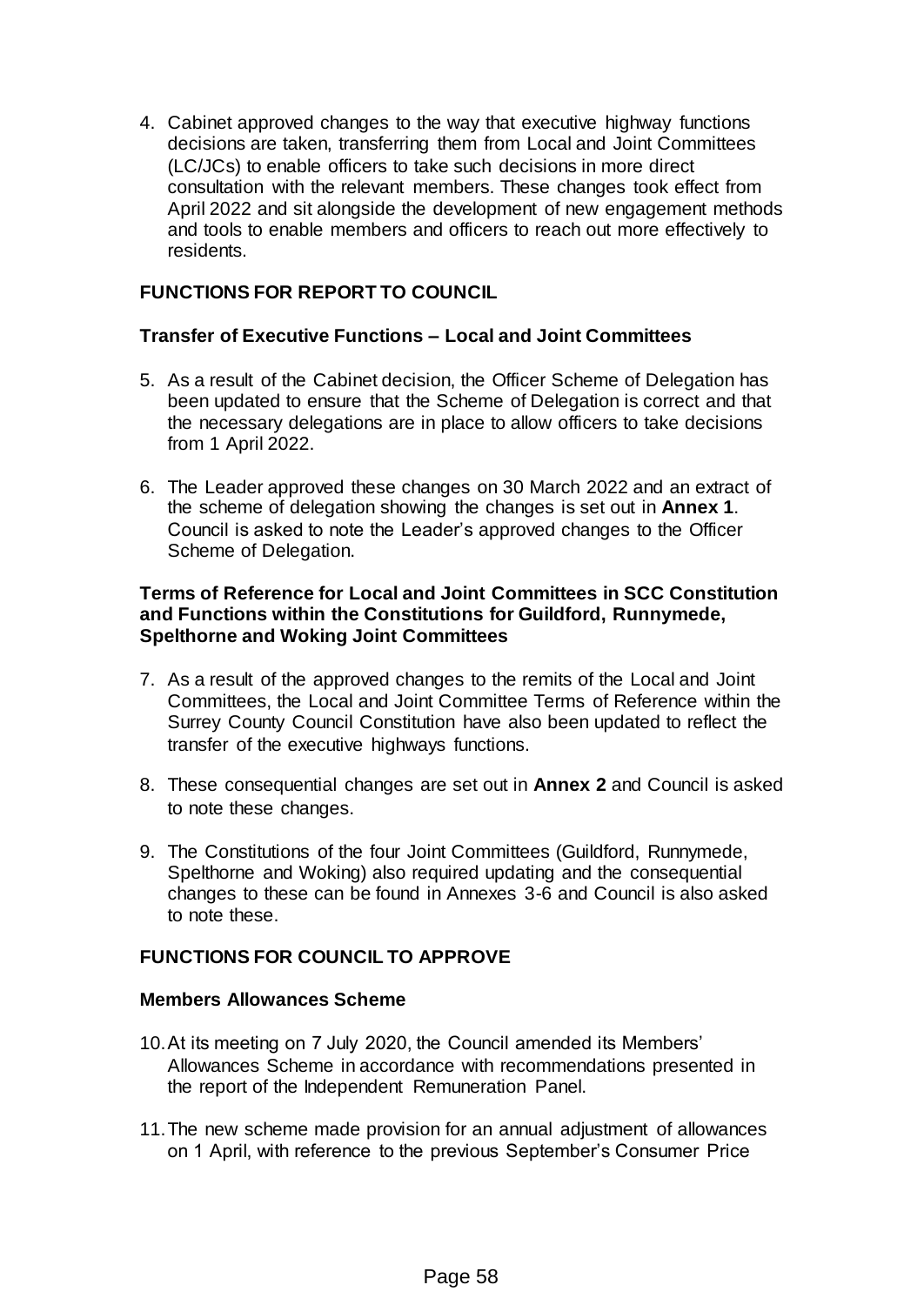Index. This is in accordance with Regulation 10(4) of The Local Authorities (Members' Allowances) (England) Regulations 2003.

- 12.In September 2021, the CPI increase was 2.9%. This year's index will increase the Members Allowances budget by c.£30.5K to c.£1,538,000.
- 13.When the only change made to a scheme in any year is an annual adjustment in accordance with such index, the scheme shall be deemed not to have been amended.
- 14.An updated guide to Members Allowances and Expenses will be published on the SCC external website and circulated to Members.
- 15.Council is asked to approve the Member Allowances Scheme as at **Annex 7**.

### **Authentication of documents - Digital sealing**

- 16.The Council's Constitution sets out how documents should be authenticated. Standing Orders 156-159 details information on the County Seal and how documents should be sealed and witnessed by Legal Services staff.
- 17. It is proposed that going forward the use of digital sealing is included and referenced within these standing orders to enable this procedure to be used where appropriate. A digital seal is an encrypted seal which can be securely affixed to an electronic document and stored in an electronic sealing register to form a permanent and secure record of documents sealed by the Council. Digital seals are accepted as evidence of executing a document in contractual documentation and in qualified circumstances by the Land Registry.
- 18.Council is asked to approve the following change to Standing Order 157:
	- 157. All documents which require to be sealed by the Council shall be witnessed by the Head of Legal or such of his/her senior officers as he/she shall formally nominate for the purposes of this Standing Order. Any document sealed and so witnessed shall be deemed to have been duly and validly executed on behalf of the Council. **The sealing of documents can be both in hard copy or digitally.**

### **RECOMMENDATIONS:**

A. That the executive function changes to the Officer Scheme of Delegation in relation to highways functions approved by the Leader in March 2022 be noted (**Annex 1**).